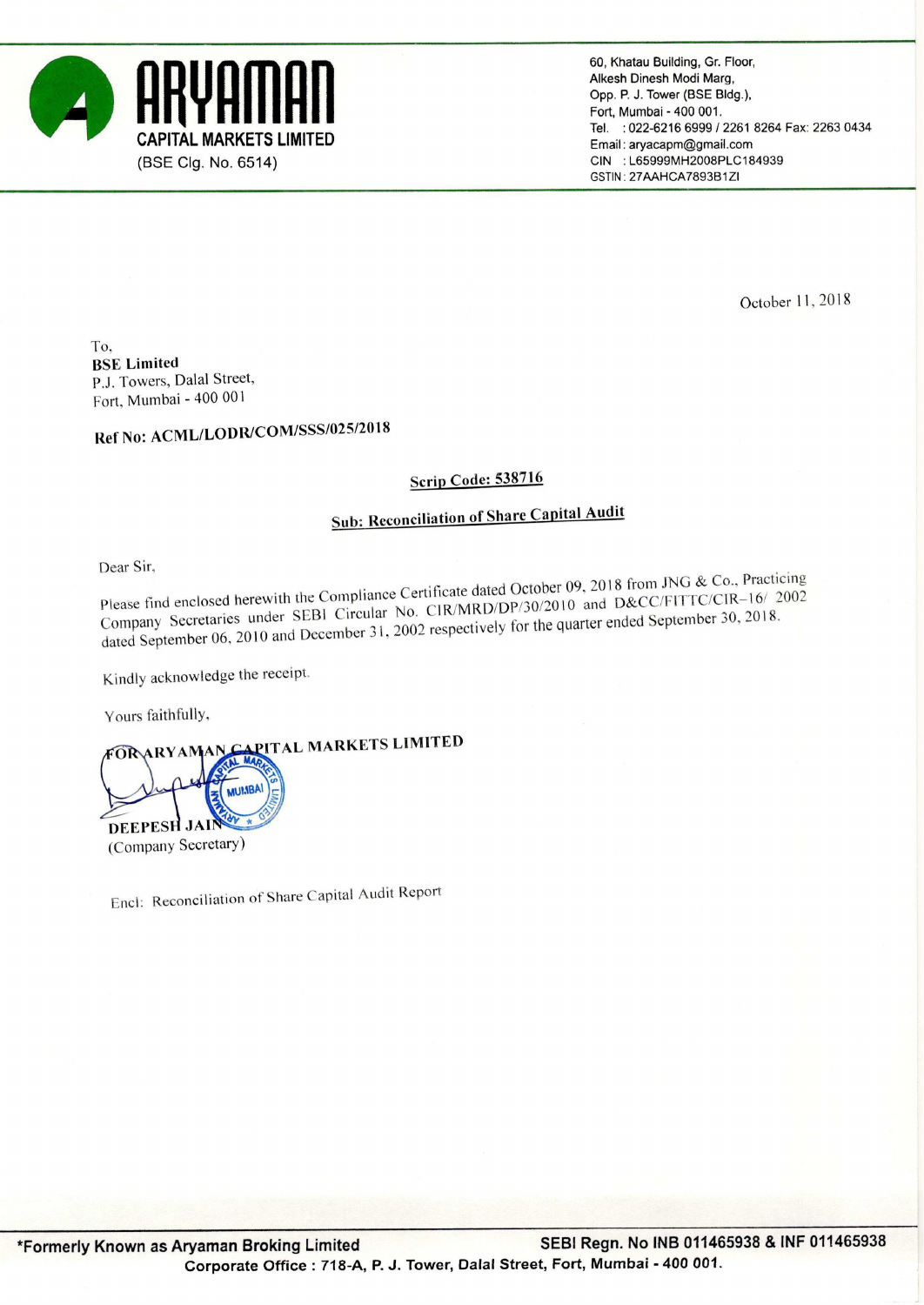# **JNG & CO. Company Secretaries**



To. The Board of Directors, M/s. Aryaman Capital Markets Limited Mumbai

#### Sub: Reconciliation of Share Capital Audit Certificate in terms of Regulation 55A of SEBI (Depositories & Participants) Regulations, 1996.

Dear Sir.

I have examined the Register of Members, Beneficiary details furnished by the depositories and other records / documents maintained by M/s. Aryaman Capital Markets Limited (hereinafter referred to as "the Company") and M/s. Bigshare Services Pvt. Ltd., the Registrar and Transfer Agent of the Company, for issuance of this certificate in accordance with circulars CIR/MRD/DP/30/2010 and D&CC/FITTC/CIR-16/2002 dated September 06, 2010 and December 31, 2002 respectively issued by the Securities and Exchange Board of India read with Regulation 55A of SEBI (Depositories &

In my opinion and to the best of my information and according to the explanations given to me and based on such verification as considered necessary, I hereby certify that:

| For Quarter Ended<br><b>ISIN</b><br>Face Value<br>Name of the Company<br>Registered Office Address<br>Correspondence Address<br>Telephone & Fax Nos.<br>Email Address<br>Names of the Stock Exchanges where<br>the Company's securities are listed | 30.09.2018<br>INE229R01011<br>Equity Share of Rs.10/- each<br>Aryaman Capital Markets Limited<br>60, Ground Floor, Khatau Building, Alkesh Dinesh<br>Modi Marg, Opp. BSE Building, Fort, Mumbai - 400<br>001.<br>60, Ground Floor, Khatau Building, Alkesh Dinesh<br>Modi Marg, Opp. BSE Building, Fort, Mumbai - 400<br>001<br>Tel No.: 022 - 6216 6999 / 2261 8264<br>Fax No.: 022 - 2263 0434<br>aryacapm@gmail.com<br>BSE Ltd. (BSE) |                                                                      |  |  |
|----------------------------------------------------------------------------------------------------------------------------------------------------------------------------------------------------------------------------------------------------|------------------------------------------------------------------------------------------------------------------------------------------------------------------------------------------------------------------------------------------------------------------------------------------------------------------------------------------------------------------------------------------------------------------------------------------|----------------------------------------------------------------------|--|--|
|                                                                                                                                                                                                                                                    |                                                                                                                                                                                                                                                                                                                                                                                                                                          |                                                                      |  |  |
|                                                                                                                                                                                                                                                    |                                                                                                                                                                                                                                                                                                                                                                                                                                          |                                                                      |  |  |
|                                                                                                                                                                                                                                                    |                                                                                                                                                                                                                                                                                                                                                                                                                                          |                                                                      |  |  |
|                                                                                                                                                                                                                                                    |                                                                                                                                                                                                                                                                                                                                                                                                                                          |                                                                      |  |  |
|                                                                                                                                                                                                                                                    |                                                                                                                                                                                                                                                                                                                                                                                                                                          |                                                                      |  |  |
|                                                                                                                                                                                                                                                    |                                                                                                                                                                                                                                                                                                                                                                                                                                          |                                                                      |  |  |
|                                                                                                                                                                                                                                                    |                                                                                                                                                                                                                                                                                                                                                                                                                                          |                                                                      |  |  |
|                                                                                                                                                                                                                                                    |                                                                                                                                                                                                                                                                                                                                                                                                                                          |                                                                      |  |  |
|                                                                                                                                                                                                                                                    |                                                                                                                                                                                                                                                                                                                                                                                                                                          |                                                                      |  |  |
| <b>Issued Capital</b>                                                                                                                                                                                                                              | Number of Shares                                                                                                                                                                                                                                                                                                                                                                                                                         | % of Total<br><b>Issued Capital</b>                                  |  |  |
| Listed Capital                                                                                                                                                                                                                                     | 1,19,77,126                                                                                                                                                                                                                                                                                                                                                                                                                              | 100.00                                                               |  |  |
| (Exchange-wise) (BSE)<br>(As Per Company Records)                                                                                                                                                                                                  | 1,19,77,126                                                                                                                                                                                                                                                                                                                                                                                                                              | 100.00                                                               |  |  |
| Held in dematerialised form in CDSL                                                                                                                                                                                                                |                                                                                                                                                                                                                                                                                                                                                                                                                                          |                                                                      |  |  |
|                                                                                                                                                                                                                                                    |                                                                                                                                                                                                                                                                                                                                                                                                                                          | 85.93                                                                |  |  |
| Physical                                                                                                                                                                                                                                           |                                                                                                                                                                                                                                                                                                                                                                                                                                          | 14.07                                                                |  |  |
|                                                                                                                                                                                                                                                    |                                                                                                                                                                                                                                                                                                                                                                                                                                          | 0.00                                                                 |  |  |
| Reasons for difference if any, between                                                                                                                                                                                                             | NIL                                                                                                                                                                                                                                                                                                                                                                                                                                      | 100.00                                                               |  |  |
|                                                                                                                                                                                                                                                    | Held in dematerialised form in NSDL<br>Total No. of shares $(12+13+14)$<br>(10&11), (10&15), (11&15).                                                                                                                                                                                                                                                                                                                                    | 1,02,92,126<br>16,85,000<br><b>NIL</b><br>1,19,77,126<br>3108<br>CP. |  |  |

ice: S. No. 2, Ram Niwas, Ranchod Das Road, Dahisar (W), Mumbai - 400 068. 2 022-28918179 / + 91 8080544769 + 91 9702002189